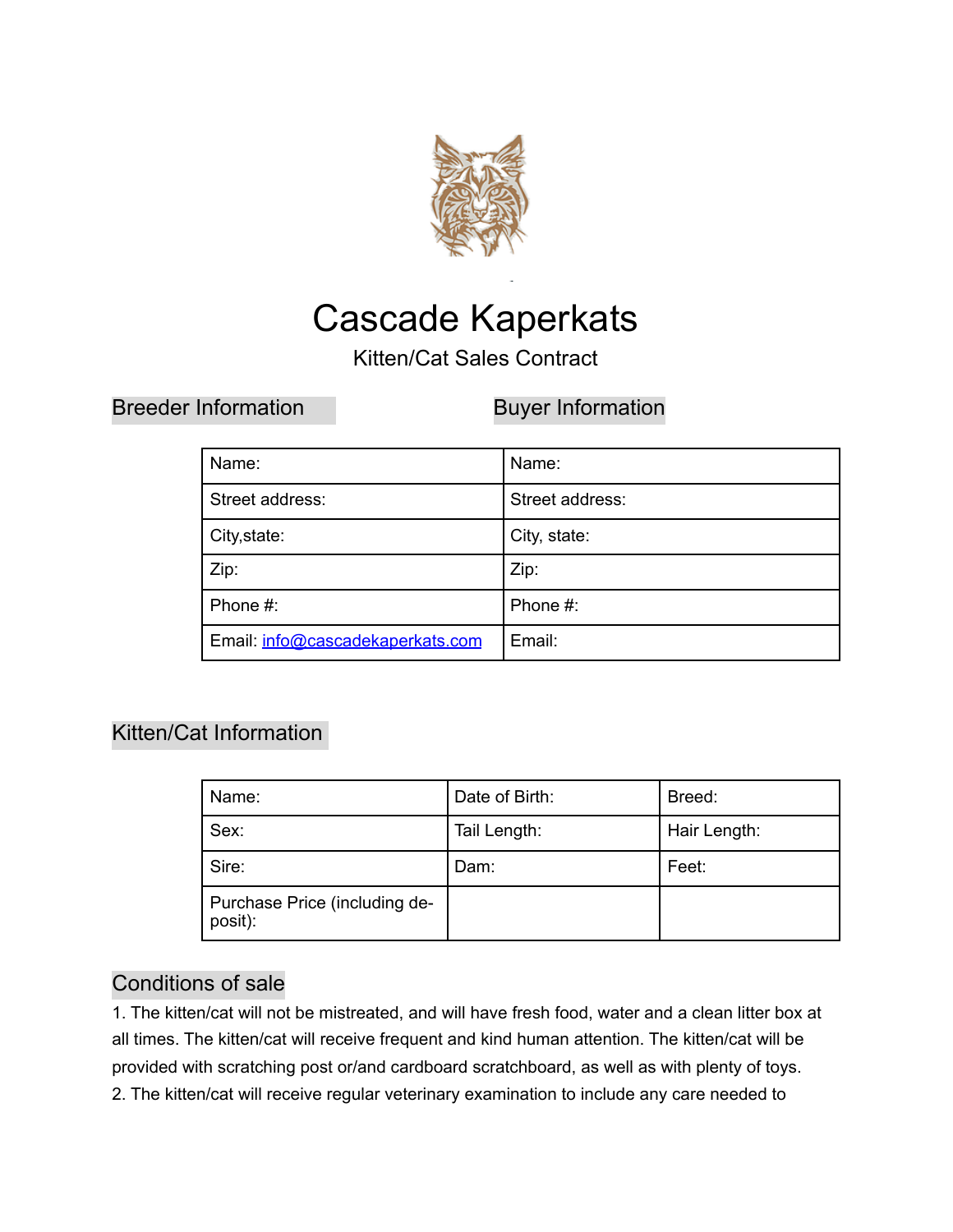maintain the ongoing good health of this animal. The kitten/cat will not be denied

veterinary care at any time.

3. The Buyer will not, under any circumstances, give, sell, or lease the kitten/cat to any animal shelter, research facility, laboratory, pet store, or other commercial or noncommercial enterprise. In the event that the Buyer can no longer keep the kitten/cat, the Breeder will be contacted immediately as a first option to assist in the placement of the animal.

4. If this kitten/cat is found to be neglected or mistreated, the Buyer will surrender said kitten/cat to the Breeder or the Breeder's representative unconditionally.

5. All pets living in your home must be up to date on vaccines before your pixiebob arrives as kitten's immune systems are still developing.

## Health guarantee

1. The Breeder guarantees the kitten/cat to be healthy at the time of sale according to their veterinarian and wellness checks, up to date on all vaccines and worming, FeLV/FIV-negative, and free from any life threatening illnesses. The buyer has three business days to take the kitten/cat to a veterinarian for an examination. If the kitten/cat is found to be in poor health, the buyer has the option of returning the kitten/cat to the seller, at buyer's cost, for a full refund. The buyer will provide a written statement from a licensed veterinarian clearly stating defect or illness. If the kitten/cat is not taken to a licensed veterinarian within the three business days, the health warranty is void.

2. If it is determined that the kitten/cat does have a diagnosed life threatening genetic disorder that is identified within the first two years, the buyer has the option of a partial refund or a replacement kitten/cat from the next available litter. The warranty is void in the event of an undetermined or inconclusive diagnosis. A written statement from the veterinarian must be provided and seller will contact said veterinarian.

3. Health guarantee will not be honored if ownership changes.

## Return policy

1. The Breeder agrees to accept the kitten back and refund the purchase price excluding deposit (deposit is not refundable) within 3 business days for any reason.

2. If at any time after the first 3 business days the Buyer can no longer take care of the kitten/ cat, the Breeder agrees to help re-home the kitten/cat back without an obligation to refund the purchase price.

3. If at any time in the future buyer finds themselves unable to keep said cat, buyer agrees to notify seller of same so that seller can take back the cat or help to relocate this cat without compensation to buyer.

## Signatures

The Buyer's signature indicates that the Buyer has reviewed and discussed this contract with the Breeder prior to receiving said kitten/cat, and is in a full agreement and approval of the above terms and conditions. Any breech of this agreement by either party constitutes reason for cause of legal action and would be dealt with in the state of Washington county of Skagit according to the laws of the state of Washington.